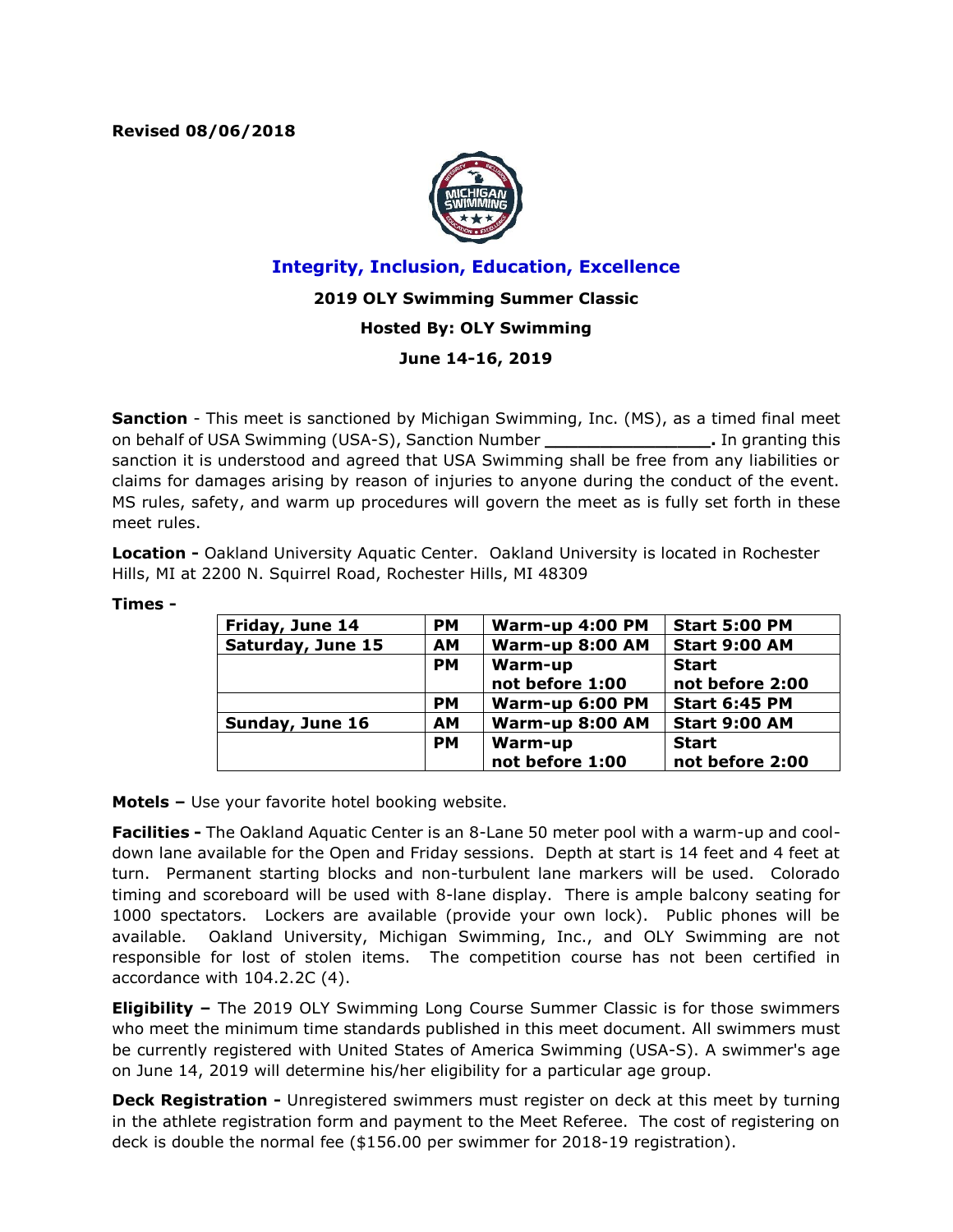**Meet Format –** Timed finals format for all sessions with time standards for Open Events and select 12 and Under events.

**Entry Limits -** Entries will be accepted on a first come first serve basis by date of email for electronic entries and date of receipt by the Administrative Official for hard copy entries until the Michigan Swimming Four (4) hour per session maximum time limit is met. As set forth in entry procedures below, (A) a hard copy of your club's entry summary sheet, (B) a hard copy of your club's signed release/waiver agreement (C) your club's certification of entered athletes and (D) your club's entry and entry fees must be received by the Entry Chair in a timely fashion prior to the start of the meet, or your swimmers will not be allowed to swim in the meet. Entries received after the four (4) hour per session time limit has been met will be returned even if received before the entry deadline.

**Swimmers Without A Coach** - Any swimmer entered in the meet, unaccompanied by a USA-S member coach, must be certified by a USA-S member coach as being proficient in performing a racing start or must start each race from within the water. It is the responsibility of the swimmer or the swimmer's legal guardian to ensure compliance with this requirement.

**Individual Entry Limits –** On Friday, swimmers may enter no more than two (2) events on this day. On Saturday and Sunday, swimmers 12&U may enter a maximum of four (4) individual events per day and no more than three (3) per day if swimming in the Open events in a morning session. Swimmers who enter Open events may enter no more than three events (3) per day. On Saturday, any qualifying swimmer can swim one (1) event in the evening distance freestyle session which is not counted against the day limit for that day.

**Electronic Entries –** \$5.00 per individual event. Please include a \$1.00 Michigan Swimming surcharge for each swimmer entered. Make checks payable to: OLY Swimming.

**Facility charge –** There is a \$10 per swimmer facility charge for this competition.

**Paper Entries -** MS rules regarding non-electronic entries apply. \$6.00 per individual event. *Add \$1 to electronic fees and insert in preceding blanks*. There is a \$1.00 additional charge per individual event paid if the entry is not submitted in Hy-Tek format. The Michigan Swimming \$1.00 general surcharge for each swimmer also applies to paper entries. Paper entries may be submitted to the Administrative Official on a spreadsheet of your choice however the paper entry must be logically formatted and must contain all pertinent information to allow the Administrative Official to easily enter the swimmer(s) in the correct events with correct seed times.

**Entry Procedures -** Entries may be submitted to the Administrative Official as of **Friday, May 17, 2019 at 8:00 AM.** The Administrative Official must receive all entries no later than **June 1, 2019**. Entries must include correct swimmer name (as registered with USA/MS Swimming), age and USA number. You can import the order of events and event numbers from the Michigan Swimming website [\(http://www.miswim.org/\)](http://www.miswim.org/). All individual entries should be submitted via electronic mail to the Administrative Official at **olymeetentry@gmail.com**  All entries will be processed in order by email date code or mail date code. Any entries submitted will be considered provisional until such time as the Administrative Official has received a hard copy of: (a) your club's entries (Team Manager Meet Entries Report), (b) a hard copy of your club's signed release/waiver agreement (c) your clubs signed certification of entered athletes and (d) your club's entry fees. This must be received in a timely fashion prior to the start of the meet or your swimmers will not be allowed to swim in the meet. The complete **2019 OLY Swimming Summer Classic** entry packet with entry forms is available on the Michigan Swimming Website at<http://www.miswim.org/>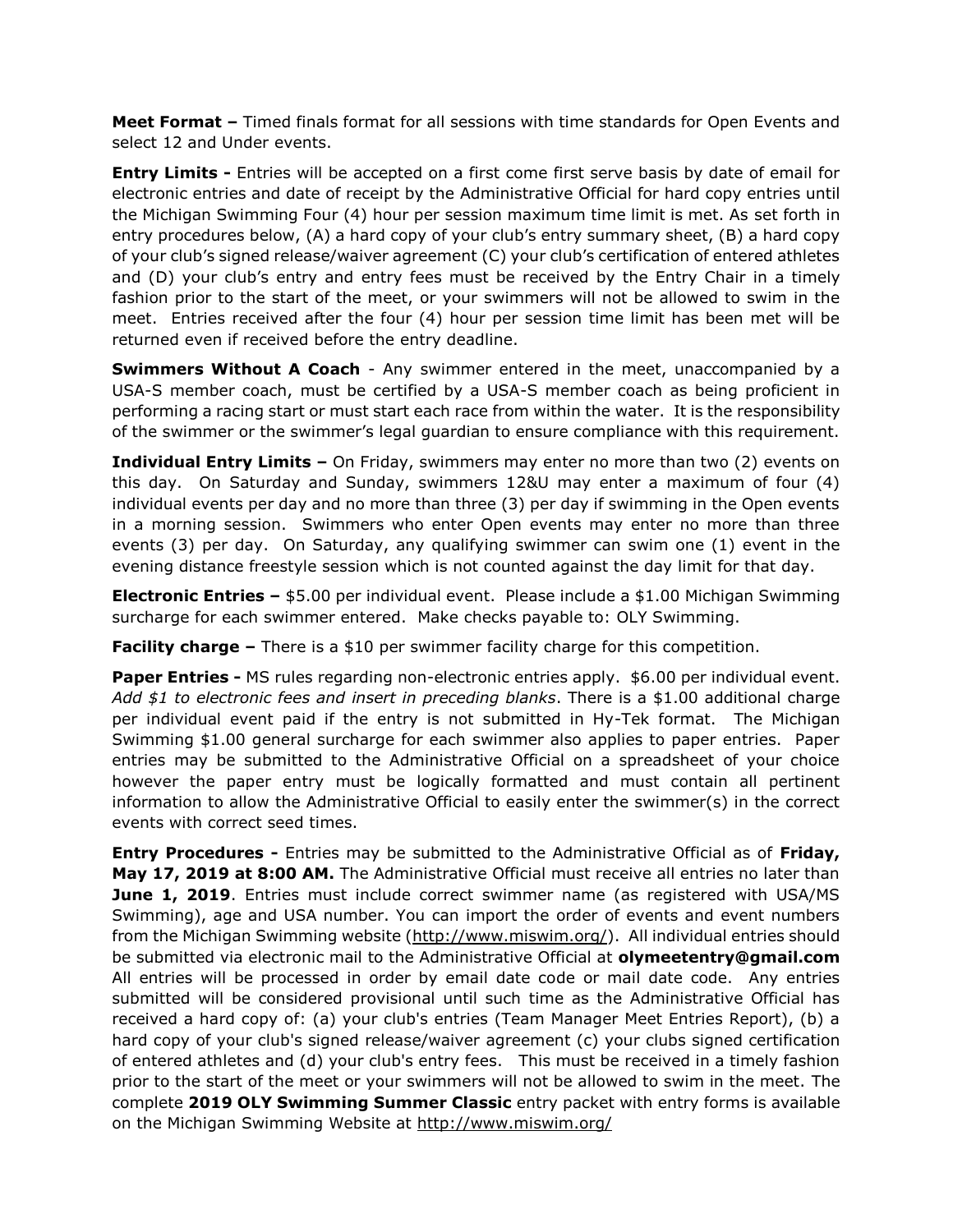**Refunds -** Once a team or individual entry has been received and processed by the Administrative Official there are no refunds in full or in part unless the "over qualification exception" applies (see MS Rules).

**Entries -** Your club's Entry, Entry Summary Sheet, Release/Waiver, Certification of Entered Athletes and Check should be sent via U.S. mail or nationally recognized overnight courier to:

> **OLY Entries** Attention: Jeff Cooper **[olymeetentry@gmail.com](mailto:olymeetentry@gmail.com)** 1550 Houghton Trail Ortonville, MI 48462

**Check In -** Check in will be required. If required, it will be available **30 minutes** before session. If mandatory check in is used, it will be required by the time set forth in this meet announcement. Failure to check in, if required, will cause the swimmer to be possibly scratched from all events in that session and is at the discretion of the meet referee. Check in will close 15 minutes after the start of warm up for each session. Check in sheets will be posted in the hallway leading to the pool deck.

**Scratch Rules** – **Prior to check in close a swimmer may scratch events at the Clerk of Course.** After check in closes, you must see the Meet Referee to scratch an event.

**Marshaling –** This is a self-marshalled meet.

**Seeding -** All events are timed finals. All sessions are seeded after check-in closes. Swimmers who fail to check in will be scratched from that event. Saturday and Sunday morning and afternoon events will be seeded slowest to fastest. Friday and Saturday evening events will be seeded fastest to slowest with alternating genders-women first then men.

**Deck Entries/Time Trials –** Deck entries and Time Trials may be offered solely at the discretion of the meet referee. Entry fee for a deck entry and/or time trail is \$10.00.Deck entry and time trial swimmers are subject to the Michigan Swimming \$1.00 general surcharge if they are not already entered in the meet. For deck entries, registration status must be proven by providing a current USA Swimming membership card or a current print out of an athlete roster from the Club Portal, the Club Portal is located on the USA Swimming website. The athlete may also enter by showing their membership from USA Swimming's DECK PASS on a smart phone. Name, athlete ID and club affiliation should then be added to your database just as it appears on the card or list or the swimmer may compete unattached (UN) if they request to do so.

**Meet Programs/Admissions** – Heat sheets for each session will be available after session is seeded and printing is complete. Heat sheets will be sold for \$2.00 for Friday and Saturday evening sessions and \$3.00 for Saturday and Sunday morning and afternoon sessions. Admission fee is \$5.00 per day.

**Scoring -** There is no individual or team scoring for this meet.

**Awards –** There are no awards for this meet.

**Results -** Complete Official meet results will be posted on the Michigan Swimming Website at<http://www.miswim.org/>. Unofficial results will also be available on flash drive (HY-TEK Team Manager result file) upon request. Teams must provide their own flash drive.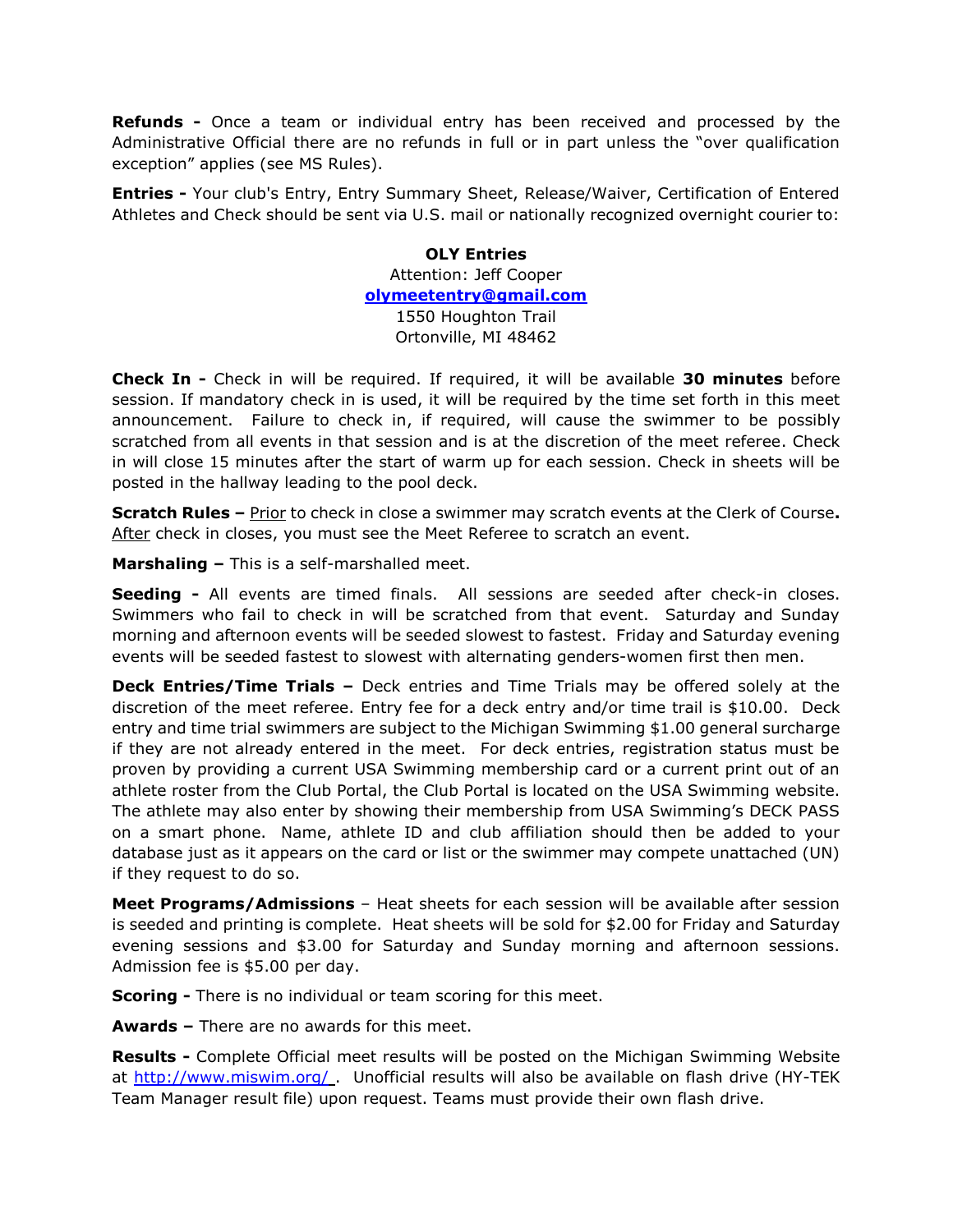**Concessions -** Food and beverages will be available on the top floor of the Orena No food or beverage will be allowed on the deck of the pool, in the locker rooms or in the spectator areas. A hospitality area will be available for coaches and officials.

**Lost and Found -** Articles may be turned in/picked up at Clerk of Course. Articles not picked up by the end of the meet will be retained by the Meet Director or a representative for at least 14 days (any longer period shall be in the sole discretion of the Meet Director).

**Swimming Safety -** Michigan Swimming warm up rules will be followed. To protect all swimmers during warm-ups, swimmers are required to enter the pool feet first at all times except when sprint lanes have been designated. No jumping or diving. The same rules will apply with respect to the warm-down pool and diving well. Penalties for violating these rules will be in the sole discretion of the Meet Referee which may include ejection from the meet.

**Deck Personnel/Locker Rooms/Credentialing -** Only registered and current coaches, athletes, officials and meet personnel are allowed on the deck or in locker rooms. Access to the pool deck may only be granted to any other individual in the event of emergency through approval by the Meet Director or the Meet Referee. The General Chair of MS, Program Operations Vice-Chair of MS, Officials Chairs of MS, and the Michigan Swimming Office staff are authorized deck personnel at all MS meets. Personal assistants/helpers of athletes with a disability shall be permitted when requested by an athlete with a disability or a coach of an athlete with a disability.

Lists of registered coaches, certified officials and meet personnel will be placed outside in the hallway, leading to the pool deck. Meet personnel will check the list of approved individuals and issue a credential to be displayed at all times during the meet. This credential will include the host team OLY Volunteer as well as the function of the individual being granted access to the pool deck (Coach, Official, Timer, or Meet Personnel). In order to obtain a credential, Coaches and Officials must be current in all certifications through the final date of the meet. Meet personnel must return the credential at the conclusion of working each day and be reissued a credential daily.

All access points to the pool deck and locker rooms will either be secured or staffed by a meet worker checking credentials throughout the duration of the meet.

**Swimmers with Disabilities -** All swimmers are encouraged to participate. If any of your swimmers have special needs or requests please indicate them on the entry form and with the Clerk of Course and/or the Meet Referee during warm ups.

**General Info -** Any errors or omissions in the program will be documented and signed by the Meet Referee and available for review at the Clerk of Course for Coaches review. Information will also be covered at the Coaches' Meeting.

**First Aid -** Supplies will be kept in Clerk of Course.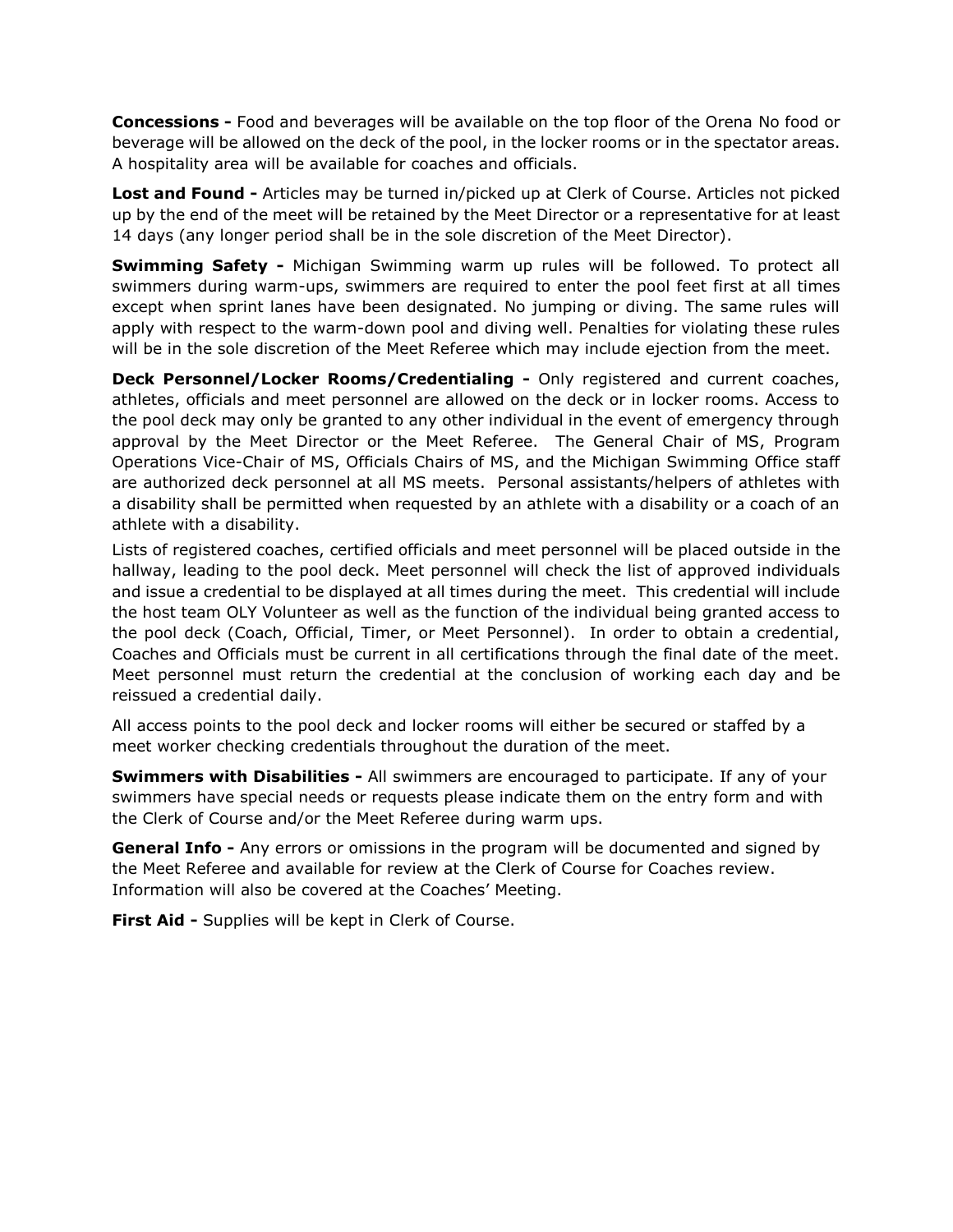## **Facility Items –**

*.*

- (A) No smoking is allowed in the building or on the grounds of Oakland University*.*
- (B) Pursuant to applicable Michigan law, no glass will be allowed on the deck of the pool or in the locker rooms.
- (C) No bare feet allowed outside of the pool area. Swimmers need to have shoes to go into the hallway to awards or concessions.
- (D) An Emergency Action Plan has been submitted by the Host Club to the Safety Chair and the Program Operations Chair of Michigan Swimming prior to sanction of this meet and is available for review and inspection at the clerk of course.
- (E) To comply with USA Swimming privacy and security policy, the use of audio or visual recording devices, including a cell phone, is not permitted in changing areas, rest rooms or locker rooms.
- (F) Deck changing, in whole or in part, into or out of a swimsuit when wearing just one suit in an area other than a permanent or temporary locker room, bathroom, changing room or other space designated for changing purposes is prohibited.
- (G) Operation of a drone, or any other flying apparatus, is prohibited over the venue (pools, athlete/coach areas, spectator areas and open ceiling locker rooms) any time athletes, coaches, officials and/or spectators are present.

**Meet Director –** Angela Fitzgerald (248) 852-1918 [dafitzgerald@comcast.net](mailto:dafitzgerald@comcast.net)

- **Meet Referee –** Pete Olson (248) 374-1458 [olsonpl@yahoo.com](mailto:olsonpl@yahoo.com)
- **Safety Marshal –** Andy Cebull (734) 649-1340 [andycebull@yahoo.com](mailto:andycebull@yahoo.com)

**Administrative Official –** Allan Vassilokas (248) 798-4187 [olymeetentry@gmail.com](mailto:olymeetentry@gmail.com)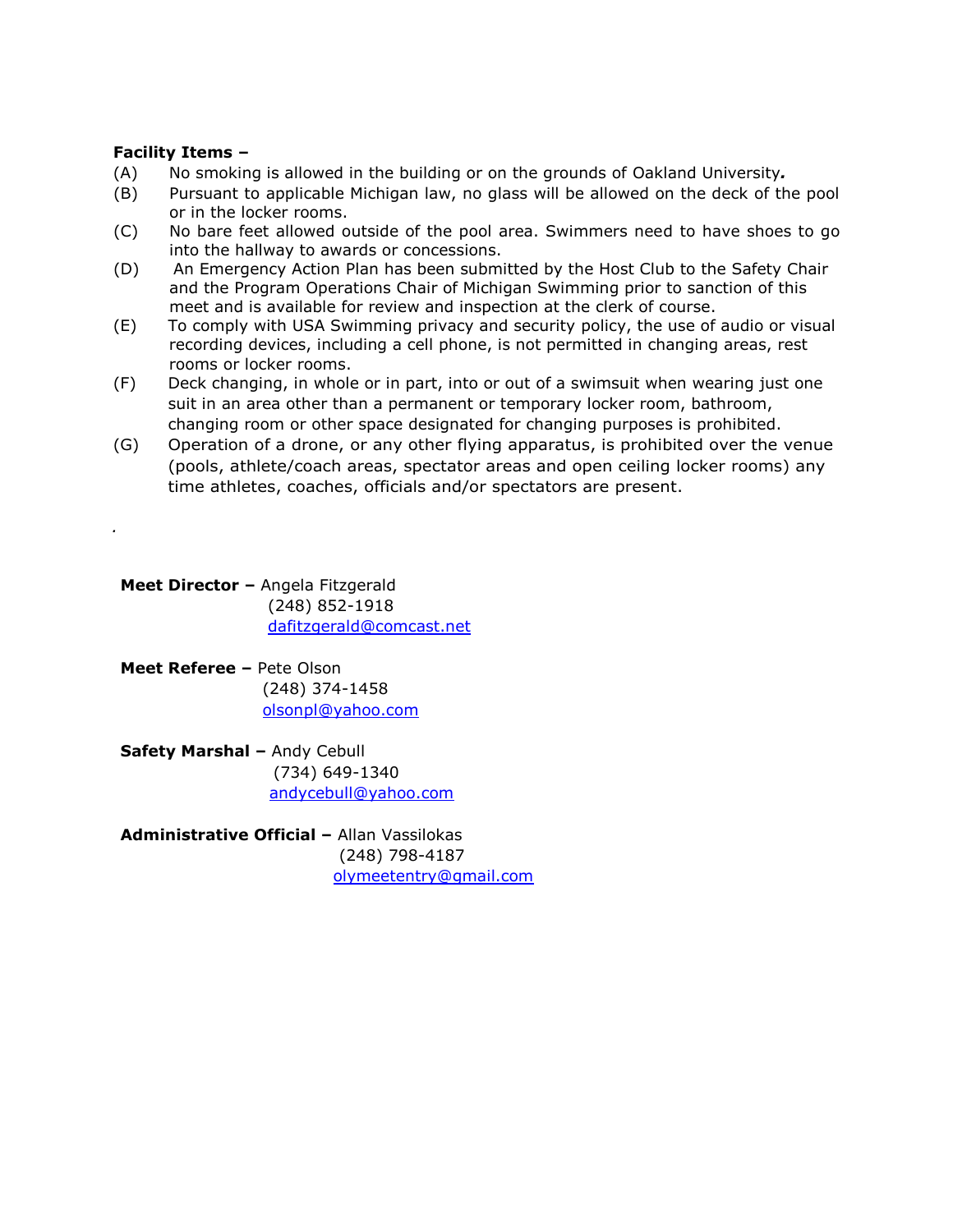## **2019 OLY SWIMMING LONG COURSE SUMMER CLASSIC Qualifying Times Sanction#**

| <b>Friday Evening</b> |                 | Warm-up at 4:00 PM<br><b>Meet Starts at 5:00 PM</b> |                 |                        |                |
|-----------------------|-----------------|-----------------------------------------------------|-----------------|------------------------|----------------|
| Women<br>Event #      | Meet<br>Cut-Off | Age                                                 | <b>Event</b>    | Meet<br><b>Cut-Off</b> | Men<br>Event # |
| 1                     | 5:33.99         | <b>Open</b>                                         | <b>400 Free</b> | 5:16.99                | $\mathbf{2}$   |
| 3                     | 6:57.09         | 10 & Under                                          | <b>400 Free</b> | 7:14.79                | 4              |
| 5                     | 6:13.69         | $11 - 12$                                           | <b>400 Free</b> | 6:13.99                | 6              |
| 7                     | 6:20.99         | <b>Open</b>                                         | 400 IM          | 5:57.99                | 8              |

## **Saturday Morning Warm-up at 8:00 AM Meet Starts at 9:00 AM**

| Women<br>Event # | Meet<br><b>Cut-Off</b> | Age         | Event           | <b>Meet</b><br><b>Cut-Off</b> | Men<br>Event # |
|------------------|------------------------|-------------|-----------------|-------------------------------|----------------|
| 9                | 2:56.09                | Open        | <b>200 IM</b>   | 2:50.99                       | 10             |
| 11               | 1:23.99                | Open        | 100 Back        | 1:22.99                       | 12             |
| 13               | 1:33.99                | Open        | 100 Breast      | 1:29.49                       | 14             |
| 15               | 3:07.99                | <b>Open</b> | <b>200 Fly</b>  | 3:01.99                       | 16             |
| 17               | 1:11.49                | Open        | <b>100 Free</b> | 1:07.59                       | 18             |

## **Saturday Afternoon Warm-up at 1:00 PM (not before) Meet Starts at 2:00 PM (not before)**

| Women<br>Event # | <b>Meet</b><br><b>Cut-Off</b> | Age        | Event           | <b>Meet</b><br><b>Cut-Off</b> | Men<br>Event # |
|------------------|-------------------------------|------------|-----------------|-------------------------------|----------------|
| 19               |                               | 10 & Under | <b>100 Free</b> |                               | 20             |
| 21               |                               | $11 - 12$  | <b>100 Free</b> |                               | 22             |
| 23               |                               | 10 & Under | 50 Back         |                               | 24             |
| 25               |                               | $11 - 12$  | 50 Back         |                               | 26             |
| 27               |                               | 10 & Under | 100 Breast      |                               | 28             |
| 29               |                               | $11 - 12$  | 100 Breast      |                               | 30             |
| 31               |                               | 10 & Under | <b>50 Fly</b>   |                               | 32             |
| 33               |                               | $11 - 12$  | <b>50 Fly</b>   |                               | 34             |
| 35               | 3:35.99                       | 10 & Under | 200 IM          | 3:35.99                       | 36             |
| 37               | 3:08.99                       | $11 - 12$  | 200 IM          | 3:08.99                       | 38             |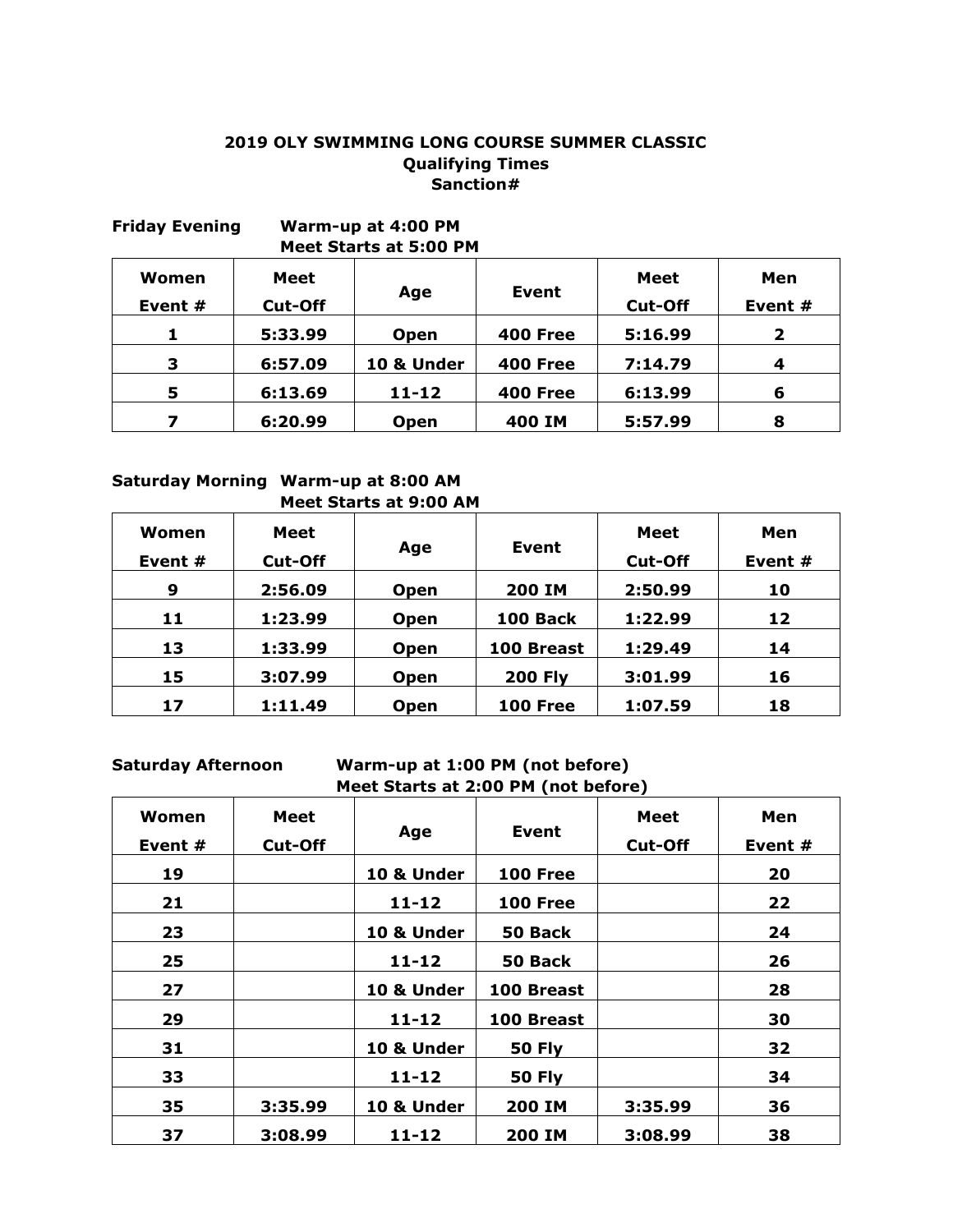## **Saturday Evening Warm-up at 6:00 PM Meet Starts at 7:00 PM**

| Women<br>Event # | Meet<br><b>Cut-Off</b> | Age         | Event           | <b>Meet</b><br>Cut-Off | Men<br>Event # |
|------------------|------------------------|-------------|-----------------|------------------------|----------------|
| 39               | 11:07.99               | <b>Open</b> | <b>800 Free</b> | 10:40.79               | 40             |
|                  |                        |             |                 |                        |                |

**Sunday Morning Warm-up at 8:00 AM Meet Starts at 9:00 AM**

| Women<br>Event # | Meet<br><b>Cut-Off</b> | Age         | Event           | <b>Meet</b><br><b>Cut-Off</b> | Men<br>Event # |
|------------------|------------------------|-------------|-----------------|-------------------------------|----------------|
| 41               | 2:34.99                | <b>Open</b> | <b>200 Free</b> | 2:27.99                       | 42             |
| 43               | 3:21.99                | <b>Open</b> | 200 Breast      | 3:16.49                       | 44             |
| 45               | 1:22.49                | <b>Open</b> | <b>100 Fly</b>  | 1:18.19                       | 46             |
| 47               | 3:02.89                | <b>Open</b> | 200 Back        | 2:54.99                       | 48             |
| 49               | 31.79                  | <b>Open</b> | 50 Free         | 30.99                         | 50             |

## **Sunday Afternoon Warm-up at 1:00 PM (not before) Meet Starts at 2:00 PM (not before)**

| Women<br>Event # | <b>Meet</b><br><b>Cut-Off</b> | Age        | Event           | <b>Meet</b><br><b>Cut-Off</b> | Men<br>Event # |
|------------------|-------------------------------|------------|-----------------|-------------------------------|----------------|
| 51               |                               | 10 & Under | 50 Free         |                               | 52             |
| 53               |                               | $11 - 12$  | 50 Free         |                               | 54             |
| 55               |                               | 10 & Under | 100 Back        |                               | 56             |
| 57               |                               | $11 - 12$  | <b>100 Back</b> |                               | 58             |
| 59               |                               | 10 & Under | 50 Breast       |                               | 60             |
| 61               |                               | $11 - 12$  | 50 Breast       |                               | 62             |
| 63               |                               | 10 & Under | <b>100 Fly</b>  |                               | 64             |
| 65               |                               | $11 - 12$  | <b>100 Fly</b>  |                               | 66             |
| 67               | 3:11.99                       | 10 & Under | <b>200 Free</b> | 3:14.99                       | 68             |
| 69               | 2:48.39                       | $11 - 12$  | <b>200 Free</b> | 2:45.99                       | 70             |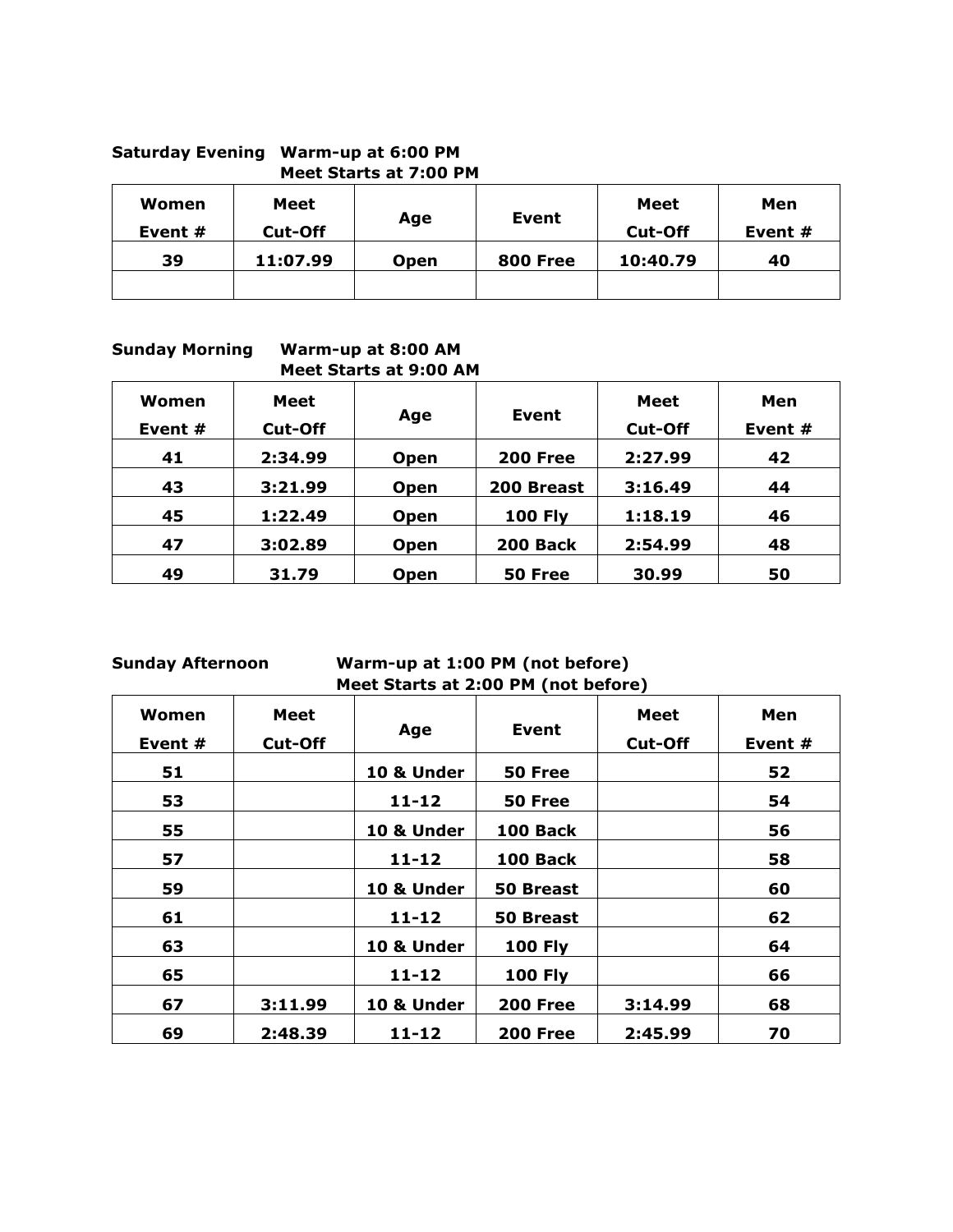## **CERTIFICATION OF REGISTRATION STATUS OF ALL ENTERED ATHLETES**

### **RELEASE AND WAIVER 2019 OLY Swimming Summer Classic Sanction Number:**

Enclosed is a total of \$\_\_\_\_\_\_\_\_\_\_\_\_ covering fees for all the above entries. In consideration of acceptance of this entry I/We hereby, for ourselves, our heirs, administrators, and assigns, waive and release any and all claims against OLY Swimming, Oakland University, Michigan Swimming, Inc., and United States Swimming, Inc. for injuries and expenses incurred by Me/Us at or traveling to this swim meet.

>>>>>>>>>>>>>>>>>>>>>>>>>>>>>>>>>>>>>>>>>>>>>>>>>>>>>>>>>

In granting the sanction it is understood and agreed that USA Swimming and Michigan Swimming, Inc. shall be free from any liabilities or claims for damages arising by reason of injuries to anyone during the conduct of this event.

Michigan Swimming Clubs must register and pay for the registration of all athletes that are contained in the electronic TM Entry File or any paper entries that are submitted to the Meet Host with the Office of Michigan Swimming **prior to submitting the meet entry to the meet host**. Clubs from other LSCs must register and pay for the registration of their athletes with their respective LSC Membership Coordinator.

A penalty fee of \$100.00 per unregistered athlete will be levied against any Club found to have **entered** an athlete in a meet without first registering the athlete and paying for that registration with the Office of Michigan Swimming or their respective LSC Membership Coordinator.

Submitting a meet entry without the athlete being registered and that registration paid for beforehand may also subject the Club to appropriate Board of Review sanctions.

The authority for these actions is: UNITED STATES SWIMMING RULES AND REGULATIONS 302.4 FALSE REGISTRATION – A host LSC may impose a fine of up to \$100.00 per event against a member Coach or a member Club submitting a meet entry which indicates a swimmer is registered with USA Swimming when that swimmer or the listed Club is not properly registered. The host LSC will be entitled to any fines imposed.

>>>>>>>>>>>>>>>>>>>>>>>>>>>>>>>>>>>>>>>>>>>>>>>>>>>>>>>>>

I certify that **all** athletes submitted **with this meet entry** are currently registered members of USA Swimming and that I am authorized by my Club to make this representation in my listed capacity.

| Signature:      | Position:        |
|-----------------|------------------|
| Street Address: | City, State Zip: |
| Club Email:     | Phone:           |
| Coach Name:     | Club Name:       |
| Coach Email:    | Club Code:       |